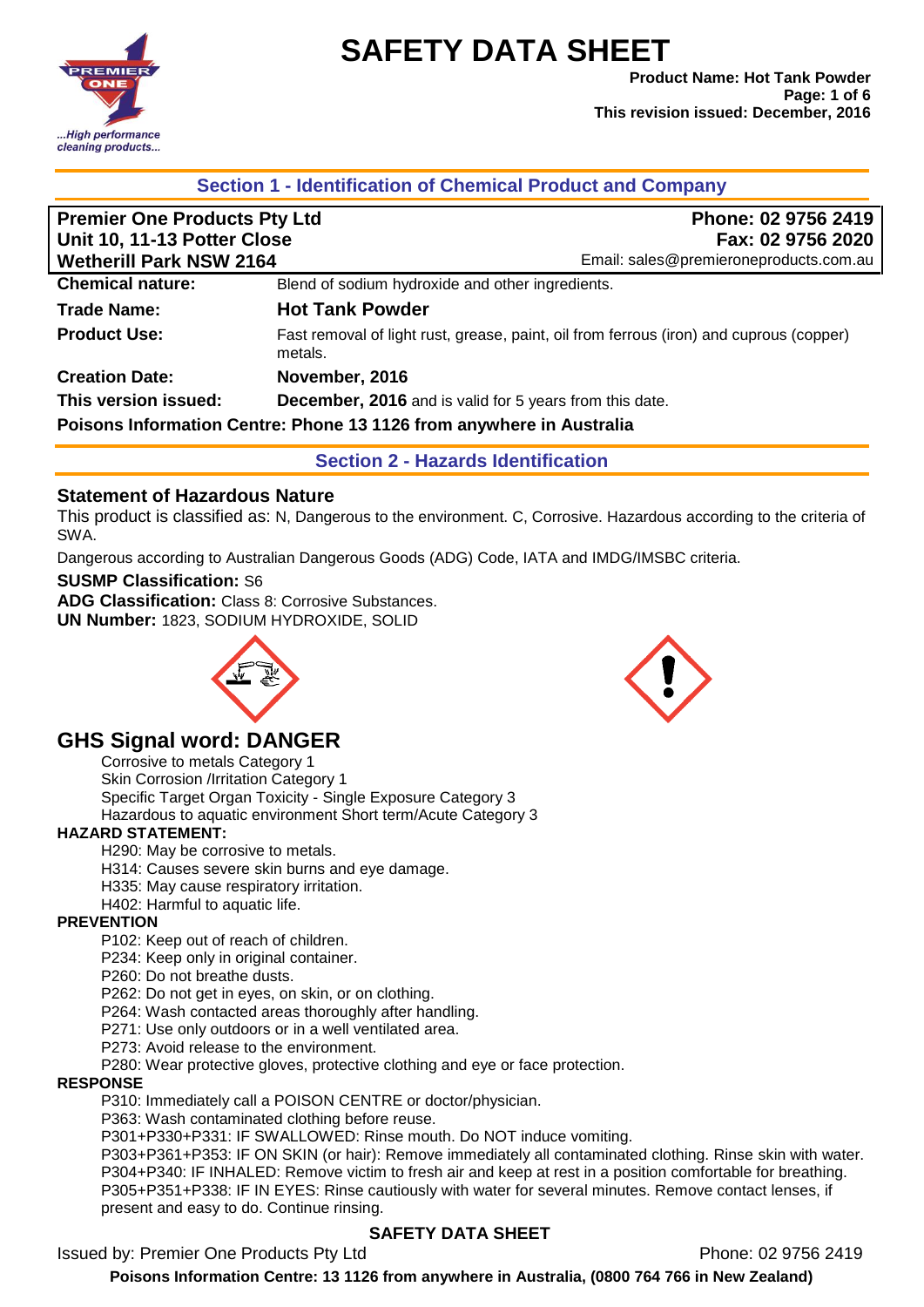

**Product Name: Hot Tank Powder Page: 2 of 6 This revision issued: December, 2016**

P390: Absorb spillage to prevent material damage.

P370+P378: Not combustible. Use extinguishing media suited to burning materials. Water fog or fine spray is the preferred medium for large fires.

#### **STORAGE**

P405: Store locked up.

P406: Store in corrosive resistant container with a resistant inner liner.

P402+P404: Store in a dry place. Store in a closed container.

#### **DISPOSAL**

P501: If they can not be recycled, dispose of contents to an approved waste disposal plant and containers to landfill (see Section 13 of this SDS).

#### **Emergency Overview**

**Physical Description & Colour:** Solid; no further details available. **Odour:** No odour.

**Major Health Hazards:** causes severe burns, respiratory tract irritant.

#### **Section 3 - Composition/Information on Ingredients**

| Ingredients                     | <b>CAS No</b> | Conc.% | TWA $(mg/m^3)$ STEL $(mg/m^3)$ |         |
|---------------------------------|---------------|--------|--------------------------------|---------|
| Sodium hydroxide                | 1310-73-2     | - 550  |                                | Peak    |
| Other non hazardous ingredients | secret        | to 100 | not set                        | not set |

This is a commercial product whose exact ratio of components may vary slightly. Minor quantities of other non hazardous ingredients are also possible.

The SWA TWA exposure value is the average airborne concentration of a particular substance when calculated over a normal 8 hour working day for a 5 day working week. The STEL (Short Term Exposure Limit) is an exposure value that may be equalled (but should not be exceeded) for no longer than 15 minutes and should not be repeated more than 4 times per day. There should be at least 60 minutes between successive exposures at the STEL. The term "peak "is used when the TWA limit, because of the rapid action of the substance, should never be exceeded, even briefly.

#### **Section 4 - First Aid Measures**

#### **General Information:**

You should call The Poisons Information Centre if you feel that you may have been poisoned, burned or irritated by this product. The number is 13 1126 from anywhere in Australia (0800 764 766 in New Zealand) and is available at all times. Have this SDS with you when you call.

**Inhalation:** If inhalation occurs, contact a Poisons Information Centre, or call a doctor at once. Remove source of contamination or move victim to fresh air. If breathing is difficult, oxygen may be beneficial if administered by trained personnel, preferably on a doctor's advice. DO NOT allow victim to move about unnecessarily. Symptoms of pulmonary oedema can be delayed up to 48 hours after exposure.

**Skin Contact:** Quickly and gently brush away excess particles. Seek urgent medical attention. Remove contaminated clothing, shoes and leather goods (e.g. watchbands, belts). Flush contaminated area with lukewarm, gently flowing water for at least 60 minutes, by the clock. DO NOT INTERRUPT FLUSHING. If necessary, keep emergency vehicle waiting (show paramedics this MSDS and take their advice).

**Eye Contact:** Quickly and gently brush particles from eyes. Immediately flush the contaminated eye(s) with lukewarm, gently flowing water for at least 60 minutes, by the clock, while holding the eyelid(s) open. Neutral saline solution may be used as soon as it is available. DO NOT INTERRUPT FLUSHING. If necessary, keep emergency vehicle waiting (show paramedics this MSDS and take their advice). Take care not to rinse contaminated water into the unaffected eye or onto face. Call a Poisons Information Centre or a doctor urgently. Take special care if exposed person is wearing contact lenses.

**Ingestion:** If swallowed, do NOT induce vomiting; rinse mouth thoroughly with water and contact a Poisons Information Centre. Urgent hospital treatment is likely to be needed. Give activated charcoal if instructed.

#### **Section 5 - Fire Fighting Measures**

**Fire and Explosion Hazards**: The major hazard in fires is usually inhalation of heated and toxic or oxygen deficient (or both), fire gases. There is a moderate risk of an explosion from this product if commercial quantities are involved in a fire. Firefighters should take care and appropriate precautions.

Fire decomposition products from this product may be toxic if inhaled. Take appropriate protective measures.

#### **SAFETY DATA SHEET**

Issued by: Premier One Products Pty Ltd **Phone: 02 9756 2419** Phone: 02 9756 2419 **Poisons Information Centre: 13 1126 from anywhere in Australia, (0800 764 766 in New Zealand)**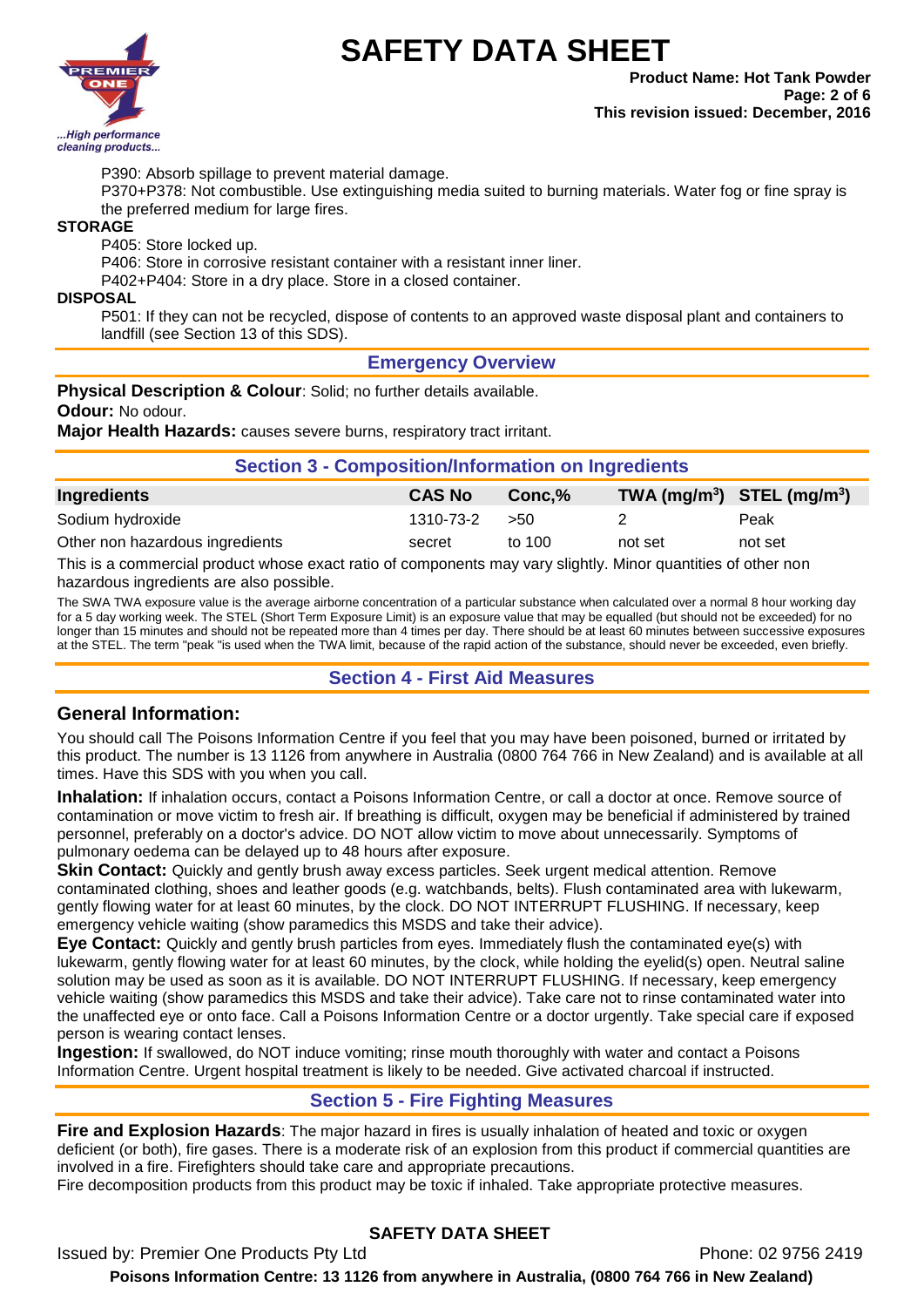

**Extinguishing Media:** Not combustible. Use extinguishing media suited to burning materials. Water fog or fine spray is the preferred medium for large fires. Try to contain spills, minimise spillage entering drains or water courses. **Fire Fighting:** If a significant quantity of this product is involved in a fire, call the fire brigade. There is a danger of a violent reaction or explosion if significant quantities of this product are involved in a fire. Recommended personal protective equipment is liquid-tight chemical protective clothing and breathing apparatus.

| <b>Flash point:</b>              | Does not burn.                  |
|----------------------------------|---------------------------------|
| <b>Upper Flammability Limit:</b> | Does not burn.                  |
| <b>Lower Flammability Limit:</b> | Does not burn.                  |
| <b>Autoignition temperature:</b> | Not applicable - does not burn. |
| <b>Flammability Class:</b>       | Does not burn.                  |
|                                  |                                 |

#### **Section 6 - Accidental Release Measures**

**Accidental release:** In the event of a major spill, prevent spillage from entering drains or water courses. Evacuate the spill area and deny entry to unnecessary and unprotected personnel. Immediately call the Fire Brigade. Wear full protective chemically resistant clothing including eye/face protection, gauntlets and self contained breathing apparatus. See below under Personal Protection regarding Australian Standards relating to personal protective equipment. Suitable materials for protective clothing include rubber, Viton, Nitrile, butyl rubber, Barricade, neoprene, Teflon, polyethylene, PE/EVAL, Saranex, Responder. Eye/face protective equipment should comprise as a minimum, protective goggles. If there is a significant chance that dusts are likely to build up in cleanup area, we recommend that you use a suitable dust mask.

Stop leak if safe to do so, and contain spill. Because of the corrosiveness of this product, special personal care should be taken in any cleanup operation. Sweep up and shovel or collect recoverable product into labelled containers for recycling or salvage, and dispose of promptly. Consider vacuuming if appropriate. Recycle containers wherever possible after careful cleaning. After spills, wash area preventing runoff from entering drains. If a significant quantity of material enters drains, advise emergency services. Contaminated area may be neutralised by washing with weak or dilute acid. Vinegar, citrus juice and most soft drinks may be suitable. This material may be suitable for approved landfill. Ensure legality of disposal by consulting regulations prior to disposal. Thoroughly launder protective clothing before storage or re-use. Advise laundry of nature of contamination when sending contaminated clothing to laundry.

### **Section 7 - Handling and Storage**

**Handling:** Keep exposure to this product to a minimum, and minimise the quantities kept in work areas. Check Section 8 of this SDS for details of personal protective measures, and make sure that those measures are followed. The measures detailed below under "Storage" should be followed during handling in order to minimise risks to persons using the product in the workplace. Also, avoid contact or contamination of product with incompatible materials listed in Section 10.

**Storage:** This product is a Scheduled Poison. Observe all relevant regulations regarding sale, transport and storage of this schedule of poison. Store in a cool, well ventilated area. Check containers periodically for corrosion and leaks. Containers should be kept closed in order to minimise contamination. Make sure that the product does not come into contact with substances listed under "Incompatibilities" in Section 10. If you keep more than 2500kg or L of Dangerous Goods of Packaging Group II, you may be required to license the premises or notify your Dangerous Goods authority. If you have any doubts, we suggest you contact your Dangerous Goods authority in order to clarify your obligations. Check packaging - there may be further storage instructions on the label.

### **Section 8 - Exposure Controls and Personal Protection**

The following Australian Standards will provide general advice regarding safety clothing and equipment: Respiratory equipment: **AS/NZS 1715**, Protective Gloves: **AS 2161**, Occupational Protective Clothing: AS/NZS 4501 set 2008, Industrial Eye Protection: **AS1336** and **AS/NZS 1337**, Occupational Protective Footwear: **AS/NZS2210**.

**) STEL (mg/m<sup>3</sup> )**

#### **SWA Exposure Limits TWA (mg/m<sup>3</sup>** Sodium hydroxide 2 2 Peak

No special equipment is usually needed when occasionally handling small quantities. The following instructions are for bulk handling or where regular exposure in an occupational setting occurs without proper containment systems. **Ventilation:** This product should only be used in a well ventilated area. If natural ventilation is inadequate, use of a fan is suggested.

# **SAFETY DATA SHEET**

Issued by: Premier One Products Pty Ltd **Phone: 02 9756 2419** Phone: 02 9756 2419 **Poisons Information Centre: 13 1126 from anywhere in Australia, (0800 764 766 in New Zealand)**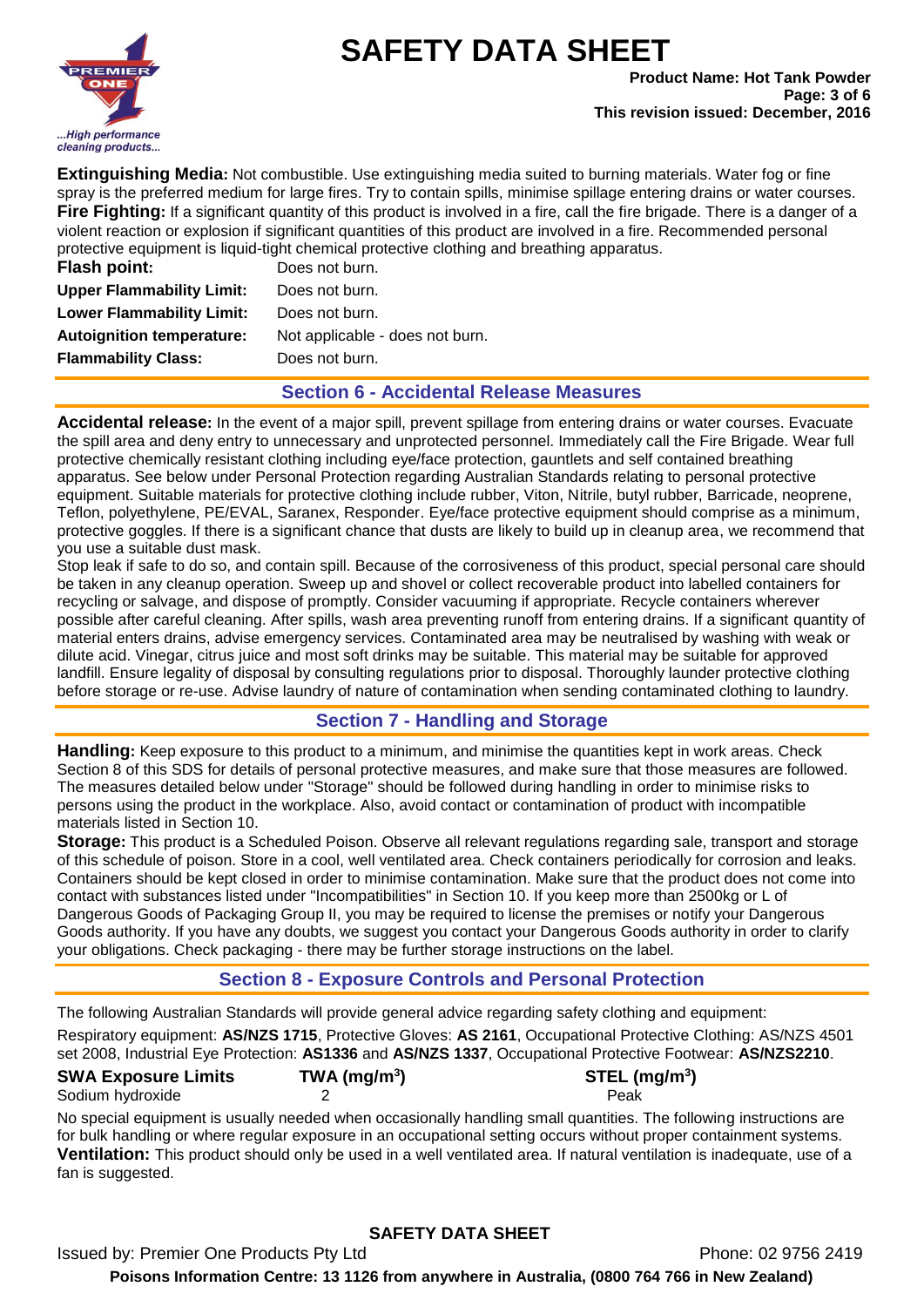

**Product Name: Hot Tank Powder Page: 4 of 6 This revision issued: December, 2016**

**Eye Protection:** Your eyes must be completely protected from this product by splash resistant goggles with face shield. All surrounding skin areas must be covered. Emergency eye wash facilities must also be available in an area close to where this product is being used.

**Skin Protection:** Because of the dangerous nature of this product, make sure that all skin areas are completely covered by impermeable gloves, overalls, hair covering, apron and face shield. See below for suitable material types. **Protective Material Types:** We suggest that protective clothing be made from the following materials: rubber, Viton, nitrile, butyl rubber, Barricade, neoprene, Teflon, polyethylene, PE/EVAL, Saranex, Responder.

**Respirator:** If there is a significant chance that dusts are likely to build up in the area where this product is being used, we recommend that you use a suitable dust mask.

Safety deluge showers should, if practical, be provided near to where this product is being handled commercially.

### **Section 9 - Physical and Chemical Properties:**

| <b>Physical Description &amp; colour:</b> | Solid; no further details available.            |
|-------------------------------------------|-------------------------------------------------|
| Odour:                                    | No odour.                                       |
| <b>Boiling Point:</b>                     | Not available.                                  |
| <b>Freezing/Melting Point:</b>            | No specific data. Solid at normal temperatures. |
| <b>Volatiles:</b>                         | No specific data. Expected to be low at 100°C.  |
| <b>Vapour Pressure:</b>                   | Negligible at normal ambient temperatures.      |
| <b>Vapour Density:</b>                    | Not applicable.                                 |
| <b>Specific Gravity:</b>                  | No data.                                        |
| <b>Water Solubility:</b>                  | Completely soluble.                             |
| pH:                                       | Believed to be about 14                         |
| <b>Volatility:</b>                        | Negligible at normal ambient temperatures.      |
| <b>Odour Threshold:</b>                   | No data.                                        |
| <b>Evaporation Rate:</b>                  | Not applicable.                                 |
| <b>Coeff Oil/water Distribution:</b>      | No data                                         |
| <b>Viscosity:</b>                         | Not applicable.                                 |
| <b>Autoignition temp:</b>                 | Not applicable - does not burn.                 |

### **Section 10 - Stability and Reactivity**

**Reactivity:** Most strong alkalis and bases react with inorganic and organic acids to form salts. They can also react with some metals liberating hydrogen gas. These reactions may be rapid and sometimes liberate much heat. They can also decompose many organic materials such as esters, in a reaction called hydrolysis.

**Conditions to Avoid:** Keep containers tightly closed. Containers should be kept dry. Keep containers and surrounding areas well ventilated.

**Incompatibilities:** water, acids, zinc, tin, aluminium and their alloys, other materials reactie with very alkaline solids..

**Fire Decomposition:** Combustion forms carbon dioxide, and if incomplete, carbon monoxide and possibly smoke. May form oxides of sulfur (sulfur dioxide is a respiratory hazard) and other sulfur compounds. Most will have a foul odour. Sodium compounds. Carbon monoxide poisoning produces headache, weakness, nausea, dizziness, confusion, dimness of vision, disturbance of judgment, and unconsciousness followed by coma and death. **Polymerisation:** This product will not undergo polymerisation reactions.

### **Section 11 - Toxicological Information**

# **Local Effects:**

**Target Organs:** There is no data to hand indicating any particular target organs.

#### **Classification of Hazardous Ingredients**

Ingredient **Risk Phrases** 

Sodium Hydroxide Conc>=5%: C; R35

Skin corrosion - category 1A

# **SAFETY DATA SHEET**

Issued by: Premier One Products Pty Ltd **Phone: 02 9756 2419** Phone: 02 9756 2419

**Poisons Information Centre: 13 1126 from anywhere in Australia, (0800 764 766 in New Zealand)**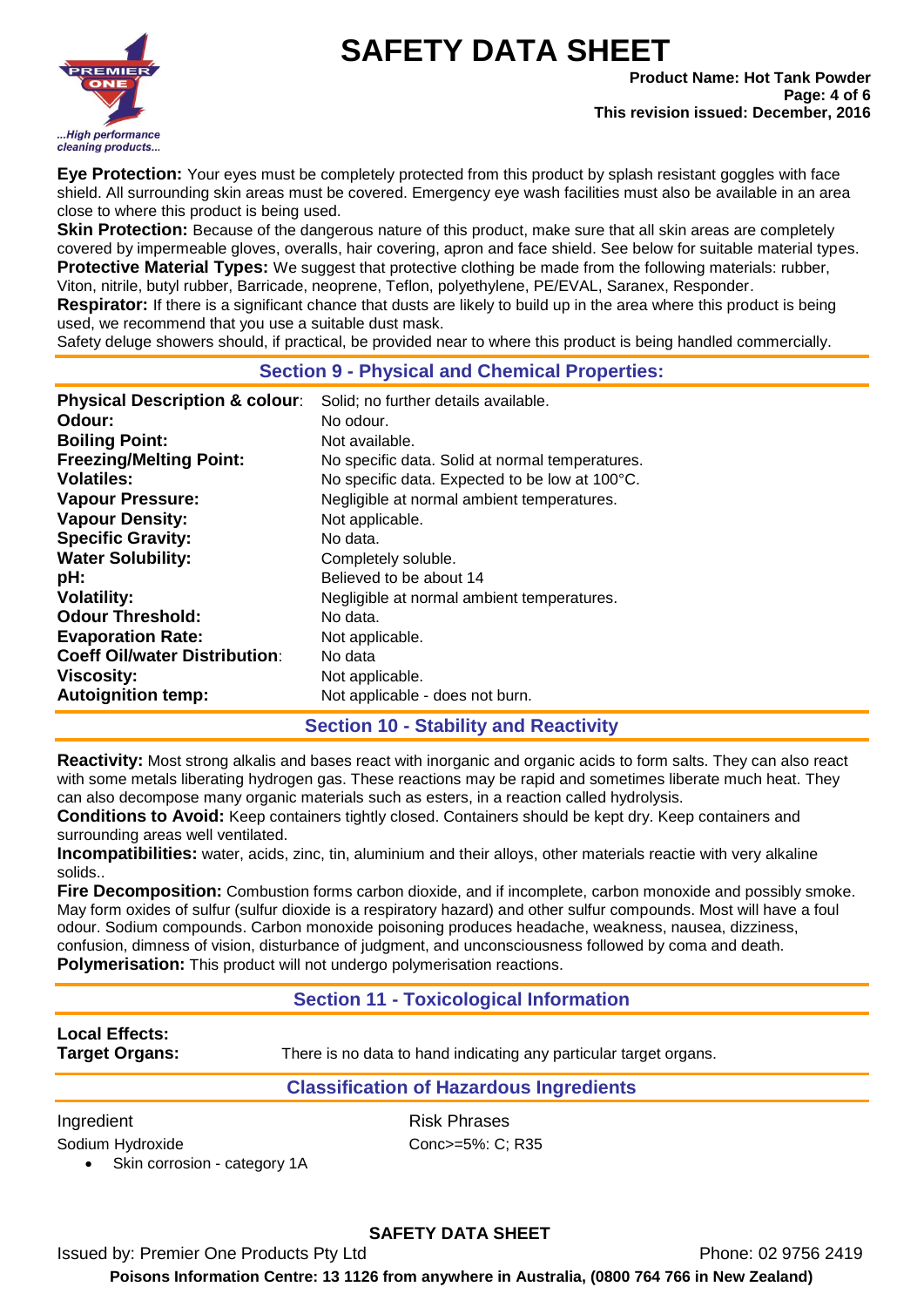

**Product Name: Hot Tank Powder Page: 5 of 6 This revision issued: December, 2016**

## **Potential Health Effects**

#### **Inhalation:**

**Short Term Exposure:** This product is corrosive to the respiratory tract. Symptoms will include extreme pain in nose and throat and copious secretion of mucous in the nose and throat. Other symptoms such as pulmonary oedema may also become evident, and may be life threatening if exposure is other than brief.

**Long Term Exposure:** No data for health effects associated with long term inhalation.

### **Skin Contact:**

**Short Term Exposure:** This product is very corrosive to the skin. Capable of causing severe burns with deep ulceration, and can penetrate to deeper layers of skin resulting in third degree burns. Corrosion will continue until product is removed or neutralised. Severity depends on concentration and duration of exposure. Burns may not be immediately painful; the onset of pain may be minutes to hours.

**Long Term Exposure:** No data for health effects associated with long term skin exposure.

#### **Eye Contact:**

**Short Term Exposure:** This product is very corrosive to eyes. It will quickly cause severe pain, and corrosion of the eye and surrounding facial tissues. Unless exposure is immediately treated, permanent blindness and facial scarring will occur.

**Long Term Exposure:** No data for health effects associated with long term eye exposure.

#### **Ingestion:**

**Short Term Exposure:** Significant oral exposure is considered to be unlikely. However, this product is very corrosive to the gastrointestinal tract. Capable of causing severe burns with deep ulceration, and can penetrate to deeper layers of skin resulting in third degree burns. Corrosion will continue until product is removed or neutralised. Severity depends on concentration and duration of exposure.

**Long Term Exposure:** No data for health effects associated with long term ingestion.

#### **Carcinogen Status:**

**SWA:** No significant ingredient is classified as carcinogenic by SWA.

**NTP:** No significant ingredient is classified as carcinogenic by NTP.

**IARC:** No significant ingredient is classified as carcinogenic by IARC.

### **Section 12 - Ecological Information**

Salts, acids and bases are typically diluted and neutralised when released to the environment in small quantities. However, until diluted or neutralised it will kill all aquatic organisms it contacts due to extreme pH.

### **Section 13 - Disposal Considerations**

**Disposal:** This product may be recycled if unused, or if it has not been contaminated so as to make it unsuitable for its intended use. If it has been contaminated, it may be possible to separate the contamination in some way. Only if neither of these options is suitable, we suggest that you contact a specialist disposal company to arrange disposal, but we recommend that it be neutralised in a controlled manner before disposal.

### **Section 14 - Transport Information**

#### **Dangerous according to Australian Dangerous Goods (ADG) Code, IATA and IMDG/IMSBC criteria.**

**UN Number:** 1823, SODIUM HYDROXIDE, SOLID

**Hazchem Code:** 2W

**Special Provisions:** None allocated

**Limited quantities:** ADG 7 specifies a Limited Quantity value of 1 kg for this class of product.

**Dangerous Goods Class:** Class 8: Corrosive Substances.

#### **Packing Group:** II

**Packing Instruction:** P002, IBC08

Class 8 Corrosive Substances shall not be loaded in the same vehicle or packed in the same freight container with Classes 1 (Explosives), 4.3 (Dangerous When Wet Substances), 5.1 (Oxidising Agents), 5.2 (Organic Peroxides), 6 (Toxic Substances where the Toxic Substances are cyanides and the Corrosives are acids), 7 (Radioactive

### **SAFETY DATA SHEET**

Issued by: Premier One Products Pty Ltd **Phone: 02 9756 2419** Phone: 02 9756 2419

**Poisons Information Centre: 13 1126 from anywhere in Australia, (0800 764 766 in New Zealand)**